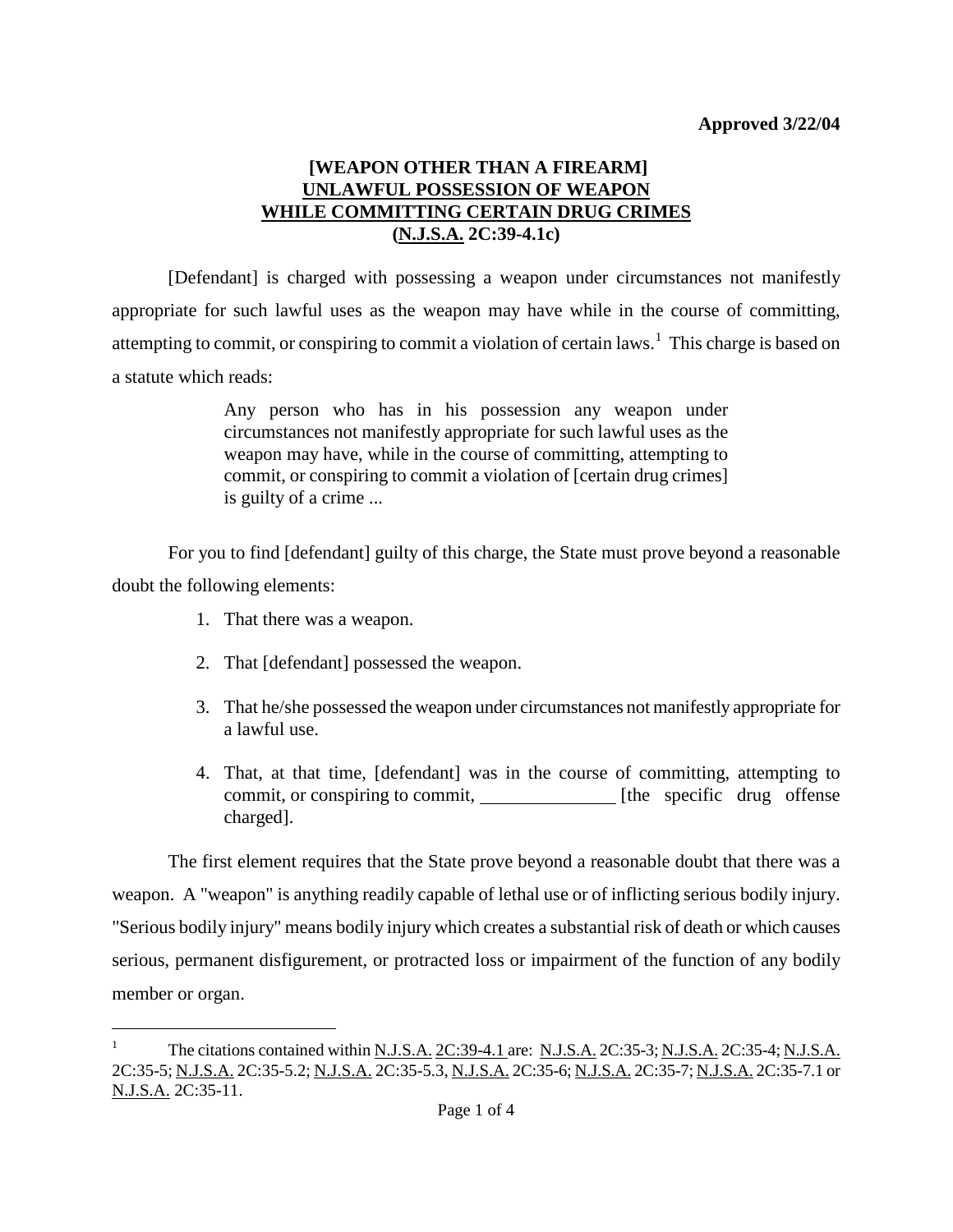#### **[WEAPON OTHER THAN A FIREARM] UNLAWFULL POSSESSION OF WEAPON WHILE COMMITTING CERTAIN DRUG CRIMES (N.J.S.A. 2C:39-4.1c)**

Many objects have innocent uses. For example, ordinarily, a knife is neither a weapon nor is its possession against the law. An otherwise harmless object such as a baseball bat, however, could inflict serious bodily harm if used to strike another person. If the State establishes beyond a reasonable doubt that the object is capable of being used to inflict serious bodily injury, it may be considered a weapon.

The second element that the State must prove beyond a reasonable doubt is that [defendant] possessed the weapon. The word possess as used in criminal statutes signifies a knowing, intentional control of a designated thing, accompanied by a knowledge of its character. Therefore, [defendant] must have known or have been aware that he/she possessed the weapon, and he/she must have known that what he/she possessed was a weapon. The possession cannot merely be a passing control, fleeting or uncertain in its nature. So, to possess within the meaning of the law, [defendant] must have knowingly procured or received the weapon or must have been aware of his/her control of it for a sufficient period of time to have been able to relinquish control if he/she chose to do so. A person acts knowingly with respect to the nature of his/her conduct or the attendant circumstances if he/she is aware that his/her conduct is of that nature, or that such circumstances exist, or he/she is aware of the high probability of their existence. A person acts knowingly as to a result of his/her conduct if he/she is aware that it is practically certain that his/her conduct will cause such a result. Knowing, with knowledge, or equivalent terms have the same meaning.

Possession means a conscious, knowing possession. Someone may possess an object even though it was not physically on his/her person at the time if he/she had in fact at some time prior to his/her arrest control over it.

<span id="page-1-0"></span>Possession may be either actual or constructive. A person is in actual possession of an item if he/she knows what it is [that is, he/she has knowledge of its character] and knowingly has it on his/her person at a given time. Alternatively, possession may be constructive, instead of actual. Constructive possession is possession in which the person does not physically have the property, but although the property is not physically on his/her person, he/she is aware of the presence of the property and is able to and has the intention to exercise control over it. So, a person who, although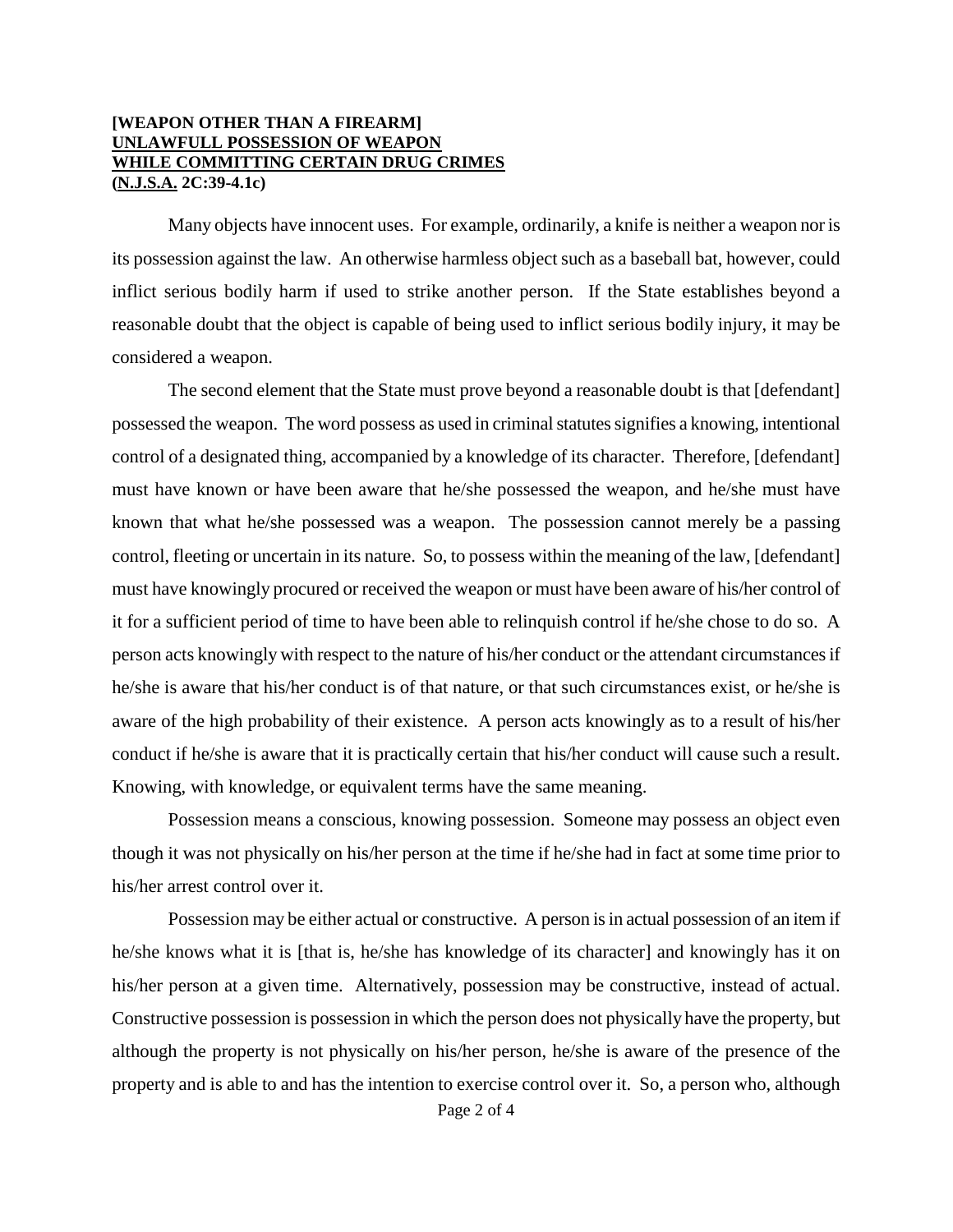#### **[WEAPON OTHER THAN A FIREARM] UNLAWFULL POSSESSION OF WEAPON WHILE COMMITTING CERTAIN DRUG CRIMES (N.J.S.A. 2C:39-4.1c)**

not in actual possession, has knowledge of its character, and knowingly has both the power and the intention at a given time to exercise control over a thing, either directly or through another person or persons, is then in constructive possession of it.

Similarly, possession can be either sole or joint. If one person alone has actual or constructive possession of a thing, possession is sole. If two or more persons share actual or constructive possession over a thing, they possess the thing jointly if they knowingly share control over it.

## **[If possession is in a motor vehicle: charge Model Jury Charge on Possession of Weapon, etc., in Motor Vehicle, per N.J.S.A. 2C:39-2]**

"Knowingly" refers to a condition of the mind. It cannot be seen. Often, it can be determined only by inferences drawn from a defendant's conduct, words or acts as presented in the evidence you have heard and seen. So, it is not necessary that the State produce a witness or witnesses to testify that an accused said, for example, that he/she acted knowingly when he/she engaged in the conduct with which he/she is charged. You may find that proof of "knowingly" has been furnished beyond a reasonable doubt by inferences which you may draw from the nature of the acts and the circumstances surrounding the conduct under investigation as you have heard from the evidence.

The third element that the State must prove beyond a reasonable doubt is that [defendant] possessed the weapon under circumstances not manifestly appropriate for such lawful uses as the weapon may have. It is not necessary for the State to prove that [defendant] had formed an intent to use [the object] as a weapon. It is, however, necessary for the State to prove that [the object] was possessed under such circumstances that a reasonable person would recognize that it was likely to be used as a weapon; in other words, under circumstances where it posed a likely threat of harm to others. You may consider such factors as the surrounding circumstances, the size, shape, and condition of the object, the nature of its concealment, the time and place involved, and the actions of [defendant] to determine whether or not the possession of the object was under circumstances not manifestly appropriate for its lawful use.